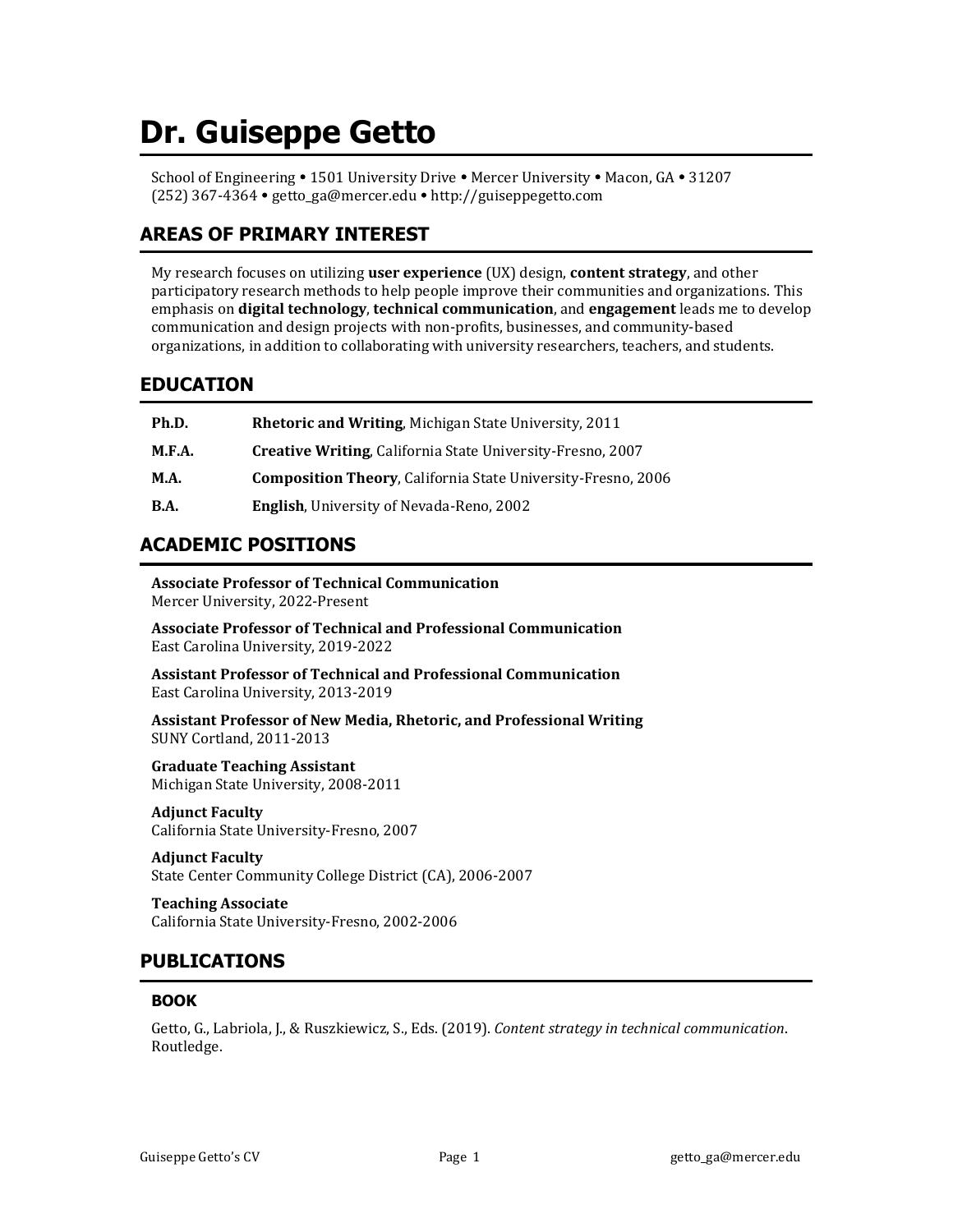## **EDITOR OF A JOURNAL SPECIAL ISSUE**

Getto, G., & Sun, H., Eds. (2017). Designing for everyday life in global contexts. *Rhetoric, Professional Communication, and Globalization*, *10*(1)*,* 1-102.

Zhou, Q. & Getto, G. (2017). Designing professional communication across cultures. *Connexions International Professional Communication Journal, 5*(1), 1-149.

Sun, H. & Getto, G. (2017). Localizing user experience: Strategies, practices, and techniques for culturally sensitive design. *Technical Communication, 64*(2), 89-187.

Getto, G., Ed. (2015). UX and project management: Part 2. *International Journal of Sociotechnology and Knowledge Development*, *7*(3), 1-52.

Getto, G., Ed. (2015). UX and project management: Part 1. *International Journal of Sociotechnology and Knowledge Development*, *7*(2), 1-62.

Getto, G., Thatcher, B., & Tan, J.-S., Eds. (2015). Defining and operationalizing culture for intercultural and global research, theory, and practice. *Rhetoric, Professional Communication, and Globalization*, *7*(1)*,* 1-146.

# **PEER-REVIEWED JOURNAL ARTICLES**

Getto, G. & Flanagan, S. (2022). Helping content strategy: What technical communicators can do for non-profits. *Technical Communication*, *69*(1), 54-72.

Getto, G. (2020). The story/test/story method: A combined approach to usability testing and contextual inquiry. *Computers and Composition*, *55*, 1-13.

Getto, G. & Labriola, J. (2019). "Hey, such-and-such on the internet has suggested… ": How to create content models that invite user participation. *IEEE Transactions on Professional Communication, 62*(4), 385-397.

Pennell, T., Frost, E., & Getto, G. (2018). Valuing contra-professionalization: Analyzing successful professionalization practices in technical and professional communication. *Programmatic Perspectives, 10*(2), 71-99.

Flanagan, S. & Getto, G. (2017). Helping content: A three-part approach to content strategy with nonprofits. *Communication Design Quarterly, 5*(1), 57-70.

Getto, G. & Moore, C. (2017). Mapping personas: Designing UX relationships for an online coastal atlas. *Computers and Composition*, *43*, 15-34.

Maher, D. & Getto, G. (2016). Digitally mapping the Buddhist holy land: Intercultural communication, religious history, and networked rhetoric. *Rhetoric, Professional Communication, and Globalization, 9*(1)*,* 78-99.

Getto, G. & Beecher, F. (2016). Toward a model of UX education: Training UX designers within the academy. *IEEE Transactions on Professional Communication, 59*(2), 153-164.

Getto, G. & Labriola, J. (2016). iFixit myself: User-generated content strategy in "the free repair guide for everything." *IEEE Transactions on Professional Communication, 59*(1), 37-55.

Getto, G. (2015). Managing experiences: Utilizing user experience design (UX) as an Agile methodology for teaching project management. *International Journal of Sociotechnology and Knowledge Development, 7*(4), 1-14.

Wiley, K. & Getto, G. (2015). A UX workflow for building awesome applications. *Communication Design Quarterly, 3*(3), 49-52.

Getto, G. & McCunney, D. (2015). Inclusive assessment: Toward a socially-just methodology for measuring institution-wide engagement. *Metropolitan Universities Journal*, *26*(2), 9-23.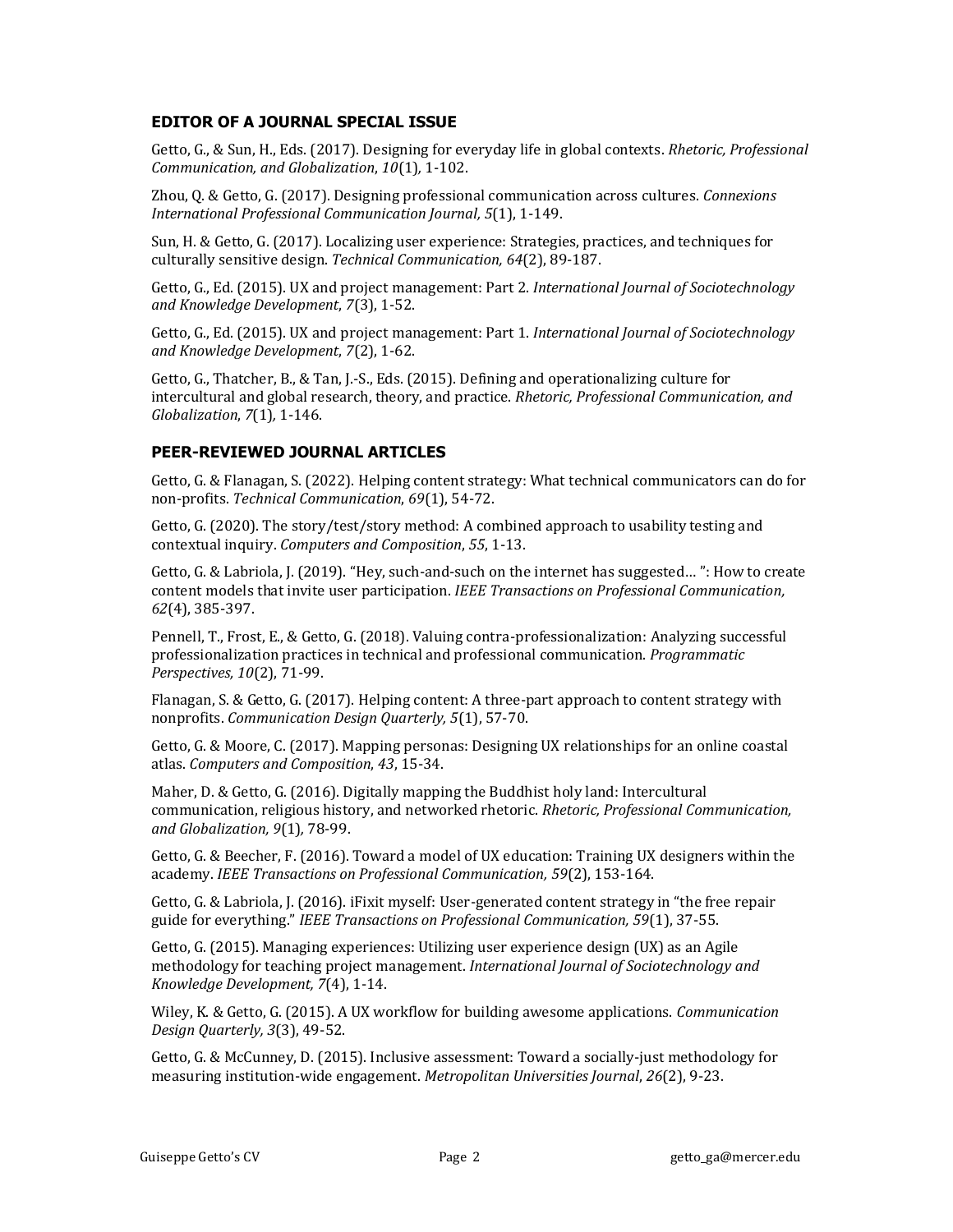Getto, G. & St.Amant, K. (2014). Designing globally, working locally: Using personas to develop online communication products for international users. *Communication Design Quarterly, 3*(1), 24- 46.

Getto, G., Franklin, N. & Ruszkiewicz, S. (2014). Networked rhetoric: iFixit and the social impact of knowledge work. *Technical Communication*, *61*(3), 185-201.

Getto, G., Leon, K. & Getto-Rivait, J. (2014). Helping to build better networks: Service-learning partnerships as distributed knowledge work. *Reflections, 13*(2), 71-95.

Getto, G. (2014). Designing for engagement: Intercultural communication and/as participatory design. *Rhetoric, Professional Communication, and Globalization, 5,* 44-66.

Getto, G. (2013). Networked knowledges: Student collaborative digital composing as communicative action. *Communication Design Quarterly, 2*(1), 33-58*.*

Getto, G. & Rivait, J. (2012). Accounting for prior experiences in service-learning: Helping students develop citizenship through civic histories. *Interdisciplinary Humanities, 29*(3), 8-23.

Getto, G., Cushman, E. & Ghosh, S. (2011). Community mediation: Writing in communities and enabling connections through new media. *Computers and Composition, 28*, 160-74.

## **PEER-REVIEWED ARTICLES PUBLISHED IN A PROCEEDINGS**

Flanagan, S. & Getto, G. (2022). What UXers do and earn: Findings from an exploratory survey of UX professionals. *2021 IEEE International Professional Communication Conference (ProComm),* 50-57.

Getto, G., Flanagan, S., & Labriola, J. (2021). Designing boater advocacy: A Lean UX mobile app project to increase emergency response accountability. *Proceedings of the 39th ACM International Conference on Design of Communication,* 118–127.

Getto, G., Labriola, J., & Flanagan, S. (2020). The state of mobile UX: Best practices from industry and academia. *2020 IEEE International Professional Communication Conference (ProComm)*, 115-122.

Getto, G., Labriola, J., & Ruszkiewicz, S. (2019). A practitioner view of content strategy best practices in technical communication: A meta-analysis of the literature. *Proceedings of the 37th ACM International Conference on Design of Communication,* No. 9, 1-9.

Getto, G. (2018). A prototype theory for content strategy education: Training content strategists within the academy. *Proceedings of the 36th ACM International Conference on Design of Communication,* No. 16, 1-6*.*

Getto, G. (2017). Helping communication: What non-profits need from content strategists. *Proceedings of the 35th ACM International Conference on Design of Communication,* No. 8, 1-9*.*

Getto, G., Thompson, R., & Saggi, K. (2016). Spurring UX innovation in academia through lean research and teaching. *2016 IEEE International Professional Communication Conference (IPCC),*  1-9.

Dush, L., Getto, G., Flanagan, S., & Thompson, R. (2016). Content strategy service-learning partnerships with nonprofit organizations: A Guiding heuristic and overview of deliverables. *Proceedings of the 34th ACM International Conference on Design of Communication,* No. 32*.*

Getto, G. (2014). Doing UX: A workflow for teaching and training. *Proceedings of the 32nd ACM International Conference on Design of Communication,* No. 17*.*

Getto, G., Potts, L., Salvo, M. & Gossett, K. (2013). Teaching UX: Designing programs to train the next generation of UX experts. *Proceedings of the 31st ACM International Conference on Design of Communication,* 65-70*.*

Getto, G. & Silva, M. (2012). Doing multimodal research the easy way: A workflow for making sense of technologically complex communication situations. *Proceedings of the 30th ACM International Conference on Design of Communication*, 89-94.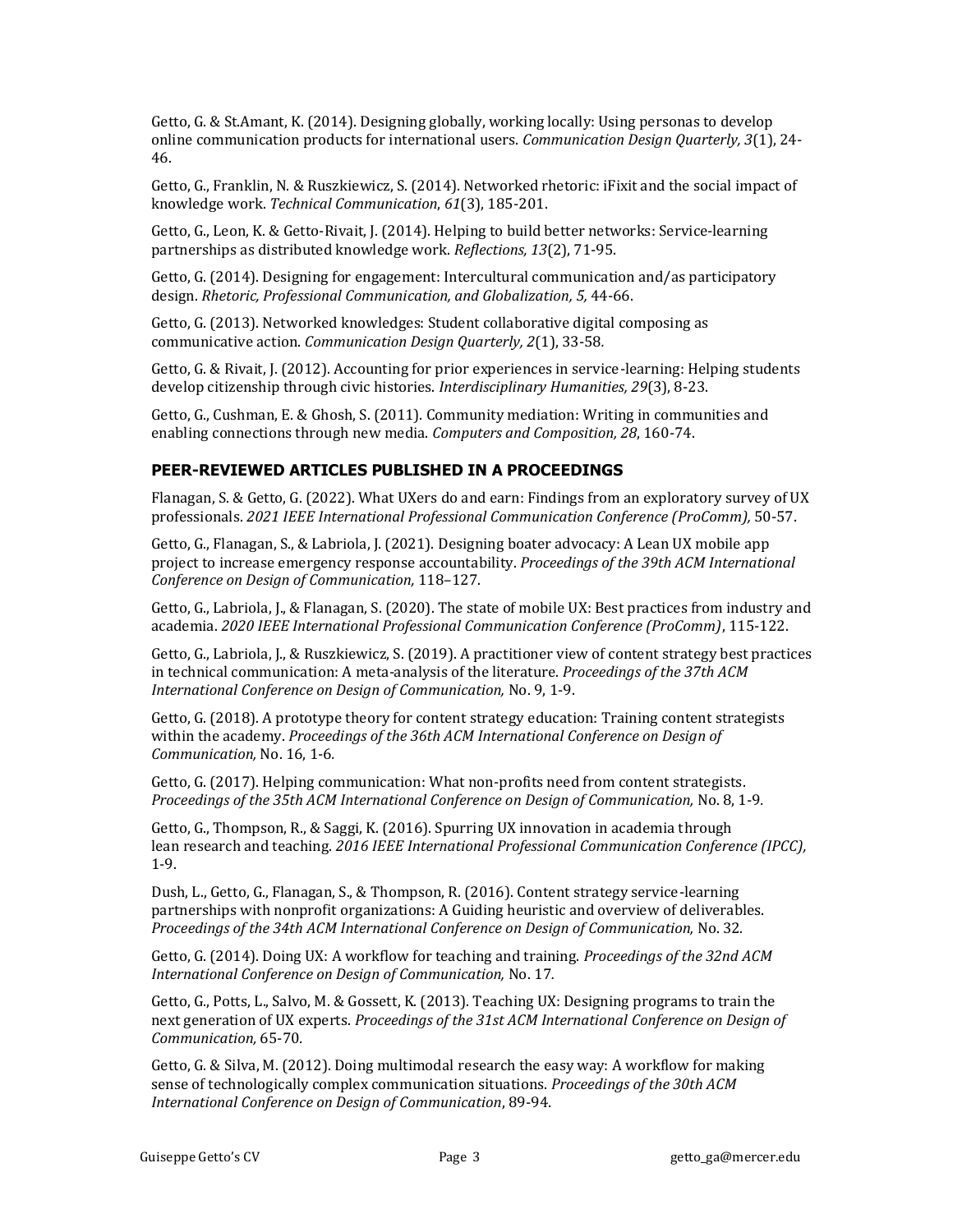## **PEER-REVIEWED BOOK CHAPTERS**

Getto, G. (2021). Ensuring high-quality student user experiences: PARS and the technical communication online writing class. In J. Borgman & C. McArdle (Eds.), *PARS in practice: More resources and strategies for online writing instructors* (pp. 293-303). WAC Clearinghouse.

Getto, G. (2019). What constitutes a best practice in content strategy? In G. Getto, J. Labriola, & S. Ruszkiewicz (Eds.), *Content strategy in technical communication* (pp. 19-30). Routledge.

Getto, G., Labriola, J., & Ruszkiewicz, S. (2019). An introduction to content strategy: Best practices, pedagogies, and what the future holds. In G. Getto, J. Labriola, & S. Ruszkiewicz (Eds.), *Content strategy in technical communication* (pp. 1-16). Routledge.

Getto, G. & McCunney, D. (2018). Building communication capacities within nonprofits through service-learning. In T. York, A. Tinkler, & B. Tinkler (Eds.), *Service-learning to advance access and success: Bridging institutional and community capacity* (pp. 53-72)*.* Information Age Publishing.

Getto, G., Franklin, N., Ruszkiewicz, S., & Labriola, J. (2018). User experience in a networked environment: How Latour can help us do better UX work. In K. Moore & D. Richards (Eds.), *Posthuman praxis in technical communication* (pp. 176-196). Routledge.

Getto, G. & McCunney, D. (2016). Moving from traditional to critical service-learning: Reflexivity, reciprocity, and place. In A. Tinkler, B. Tinkler, V. Jagla, & J. Strait (Eds.), *Service-learning to advance social justice in a time of radical inequality* (pp. 375–386). Information Age Publishing.

Getto, G. & Getto-Rivait, J. (2014). A culture of sharing: Non-profit organizations and intellectual property. In D. DeVoss & M. Courant-Rife (Eds.), *Cultures of copyright* (pp. 271-82). Peter Lang.

Cushman, E., Getto, G. & Ghosh, S. (2013). Learning with communities in a praxis of new media. In C. Wilkey, C. & N. Mauriello, (Eds.), *Texts of consequence: Composing rhetorics of social activism for the writing classroom* (pp. 295-315). Hampton Press.

## **EDITORIALS**

Getto, G., & Sun, H., Eds. (2017). Designing for everyday life in global contexts. *Rhetoric, Professional Communication, and Globalization*, *10*(1)*,* 1-4.

Zhou, Q. & Getto, G. (2017). Editorial for special issue on designing professional communication across cultures. Connexions International Professional Communication Journal, 5(1), 3-7.

Sun, H. & Getto, G. (2017). Localizing user experience: Strategies, practices, and techniques for culturally sensitive design. Technical Communication, 64(2), 89-94.

Getto, G. (2015). Why we need new approaches to managing UX projects. International Journal of *Sociotechnology and Knowledge Development*, *7*(3), iv-v.

Getto, G. (2015). Why we need new approaches to project management. *International Journal of Sociotechnology and Knowledge Development*, *7*(2), iv-v.

Getto, G. (2015). Editor's introduction. *Rhetoric, Professional Communication, and Globalization*, *7*(1), 1-11.

# **PEER-REVIEWED TEXTBOOK CHAPTER**

Getto, G. (2015). Usability and user experience research. *Writing Commons*, http://bit.ly/1FvzYur.

## **TEXTBOOK CHAPTER**

Getto, G. (2015). Usability and user experience research. In Branham, C., (Eds), *A rhetorical approach to workplace writing practices* (2nd ed.)(pp. 181-84), Acton, MA: XanEdu.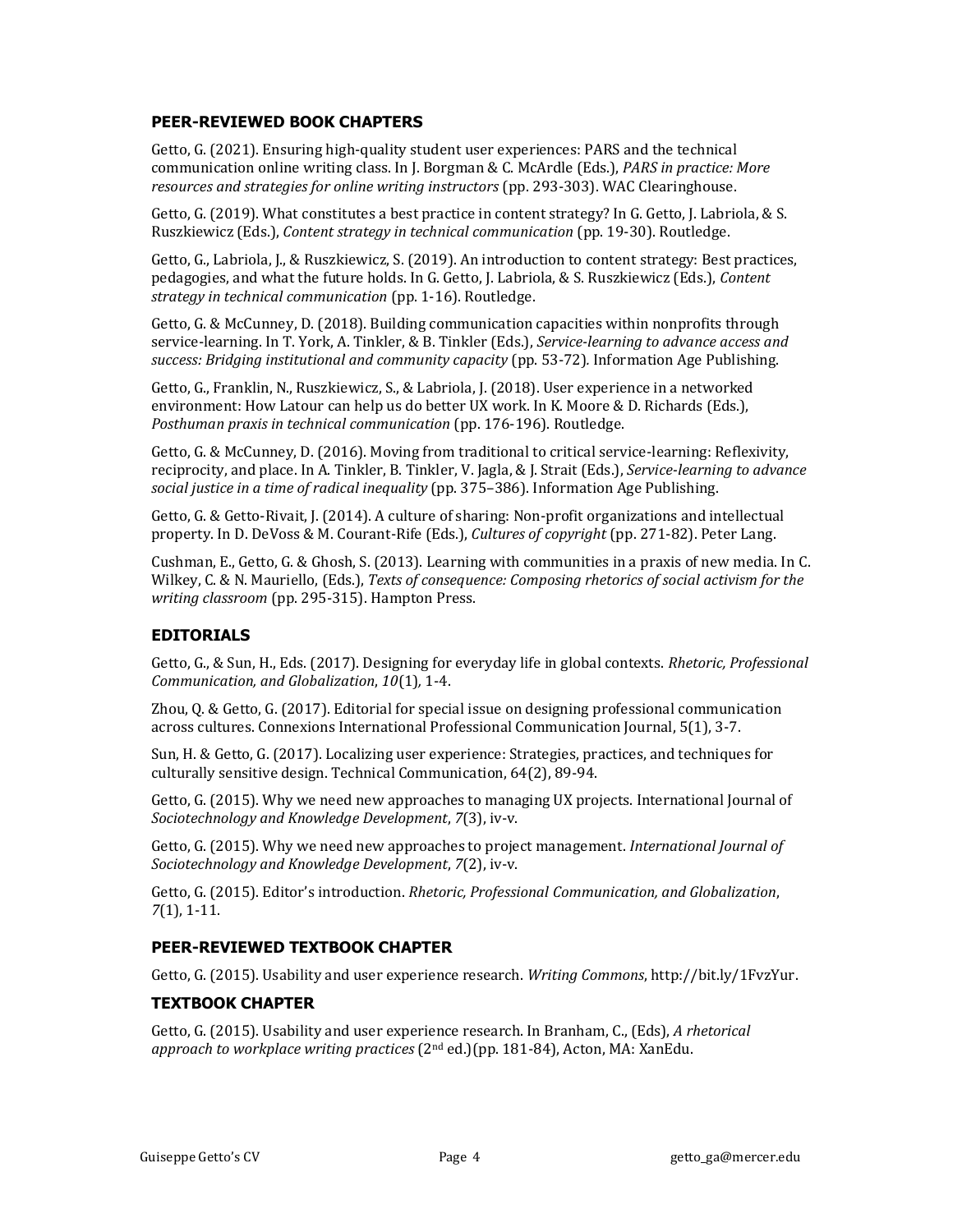# **EBOOKS**

Getto, G. & Cao, J. (2015). *UX design: The definitive beginner's guide*. UXPin, http://bit.ly/29l0FJY.

Getto, G. & Cao, J. (2015). *Getting started with UX design process & documentation*. UXPin, http://bit.ly/1NMmHPv.

# **EBOOK CHAPTER**

Getto, G. & Saggi, K. (2015). UX partnerships with higher education. In Gautam, R. & Rotolo, T, (Eds), *This SUX: A guide to developing better user experiences* (pp. 65-73), TryMyUI, http://bit.ly/1L98Kyc. **WHITEPAPER**

Getto, G. & Cao, J. (2015). *How to launch your UX career and get paid*. UXPin, http://bit.ly/1EZ1xhO.

## **INDUSTRY-BASED MAGAZINE AND BLOG ARTICLES**

Getto, G. & Mayr, C. (2022, May/June). Information design and information architecture: Why technical communicators should care about these fields. *Intercom*, 69(3), 4-9.

Getto, G. & Flanagan, S. (2022, January 16). *What UXers do and earn: Findings from the TriUXPA salary survey for 2021*. Triangle UXPA. Retrieved February 28, 2022, from https://triuxpa.org/blog/12268684.

Getto, G. (2016). What UX designers need to know about conversion rate optimization. *Boxes and Arrows*, http://bit.ly/1K9Wkq1.

Getto, G. (2016, January). Helping design: Building content capacities within non-profits. *Intercom*, 63(1), 16-19.

Getto, G. (2016). The 12 realistic principles of Agile UX. *Studio by UXPin*, http://bit.ly/1PDlg5a.

Getto, G. (2015). Learning UX with TryMyUI EDU. *TryMyUI Blog*, http://bit.ly/1JxVqRA.

Getto, G. (2015). 6 things digital marketers need to know about UX. *Salesforce Blog*, http://sforce.co/1bvVwdQ.

Getto, G. (2014). Teaching/learning UX: Considerations for academic-industry partnerships. *Boxes and Arrows*, http://bit.ly/1t1my4N.

Getto, G. (2014, March). Designing for engagement: A workflow for participatory, crosscultural design. *Intercom*, *61*(3), 14-18.

## **REVIEWS AND RESPONSES**

Getto, G. (2022). Review of *Conversations with Things: UX Design for Chat and Voice. Technical Communication, 69*(1), 93-94.

Getto, G. (2021). Review of *Usability Testing Essentials: Ready, Set. . .Test! Technical Communication, 68*(2), 104.

Getto, G. (2018). Review of *The zen of social media marketing: An easier way to build credibility, generate buzz, and increase revenue. Technical Communication, 65*(1), 121.

Getto, G. (2017). Review of *Odyssey—The business of consulting: How to build, grow, and transform your consulting business. Technical Communication, 64*(2), 182-183.

Getto, G. (2017). Review of *Academy-industry relationships and partnerships: Perspectives for technical communicators. Technical Communication, 64*(1), 77-78.

Getto, G. (2017). Review of *There's not an app for that: Mobile user experience design for life. Technical Communication, 64*(1), 88.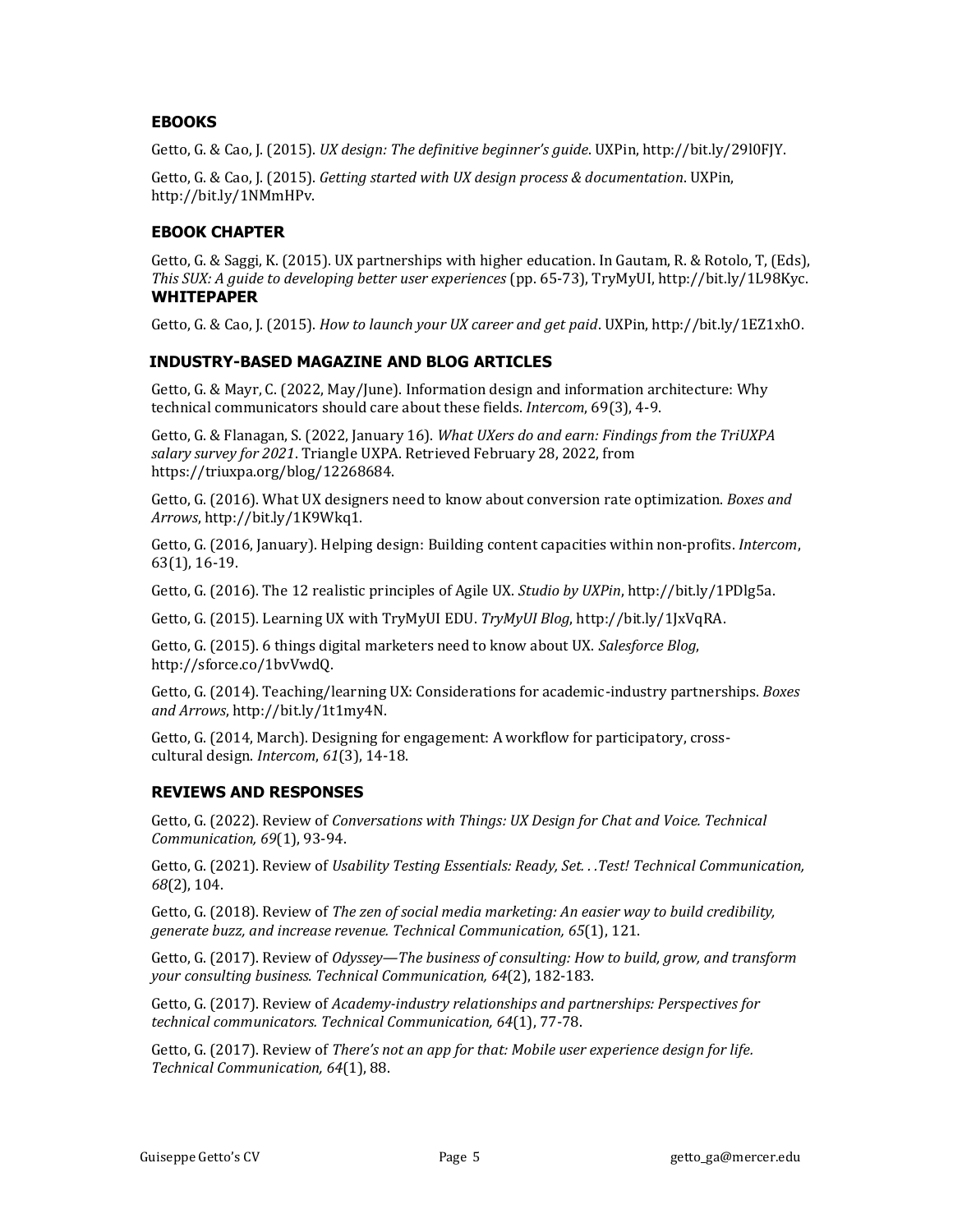Getto, G. (2016). Review of *Mapping Experiences: A Guide to Creating Value through Journeys, Blueprints, and Diagrams*. *Technical Communication, 63*(4), 381.

Getto, G. (2016). Review of *The UX five-second rules: Guidelines for user experience design's simplest testing technique*. *Technical Communication, 63*(2), 157.

Getto, G. (2015). Review of *World 3.0: Global prosperity and how to achieve it*. *Communication Design Quarterly, 4*(1), 73-76.

Getto, G. (2015). Review of *UI Is Communication*. *Technical Communication, 62*(2), 157.

Getto, G. (2015). Response to Burnout. In Skinnell, R., Holiday, J., & Vassett, C. (Eds.), *What we wish we'd known: Negotiating graduate school* (pp. 181-84), Southlake, TX: Fountainhead Press.

Getto, G. (2014). Review of *Microinteractions*. *Technical Communication*, *61(3)*, 208.

Getto, G. (2008). Atton's *Alternative Internet*: Well defined, but not so well described? *H-Net Reviews*, [http://bit.ly/nz3RMN.](http://bit.ly/nz3RMN)

# **GRANTS AND FUNDED RESEARCH**

Getto, G., Marshburn, E., Billingsley, A., & Van Scott, M. (2020). I-Corps: Effective Software Tool for Reducing Recreational Boating Accidents and Fatalities. *National Science Foundation Innovation Corps (I-Corps)*, ECU, funded amount: **\$50,000 (external)**

Getto, G. & McCunney, D. (2016). The codification of civic engagement at an engaged university: A focused ethnography into structures of inclusion. *NASPA Region III Research and Assessment Grant,*  ECU, funded amount: **\$300 (external)**.

Allen, T. & Getto, G. (2016). North Carolina Coastal Atlas: Enhancement for coastal management year four. *North Carolina Department of Environment and Natural Resources (NCDENR) Division of Coastal Management (DCM)*, ECU, funded amount: **\$35,000 (external)**.

Getto, G. (2015). Helping design: Building digital capacities within non-profits. *Engagement and Outreach Scholars Academy (EOSA),* ECU, funded amount: **\$11,500 (internal)**.

Allen, T. & Getto, G. (2015). North Carolina Coastal Atlas: Enhancing coastal-marine geospatial information access, communication, and analysis in year three. *North Carolina Department of Environment and Natural Resources (NCDENR) Division of Coastal Management (DCM)*, ECU, funded amount: **\$35,000 (external)**.

Frost, E., Getto, G. & Pennell, T. (2014). Analyzing successful professionalization practices in technical and professional communication. *Council for Programs in Technical and Scientific Communication (CPTSC) Research Program Grant*, ECU, funded amount: **\$1,500 (external)**.

Getto, G. (2012). Designing for engagement: A study of a service-learning initiative for creating digital products with local organizations. *Faculty Research Program Grant*, SUNY Cortland, funded amount: **\$2,500 (internal)**.

Getto, G. (2012). The development of an upper division Professional Writing class: Digital and Technical Writing for Community Development. *Teaching Innovation Grant*, SUNY Cortland, funded amount: **\$500 (internal)**.

Bethlehem Temple Church & Getto, G. (2010). Lansing Public Access PEG (Public, Education, and Government) Fund Grant. *Office of Community Media; Cable and Telecommunications Advisory Board*, Lansing, MI, funded amount: **\$25,000 (external)**.

East Lansing Food Co-op & Getto, G. (2010). Lansing Public Access PEG Fund Grant. *Office of Community Media; Cable and Telecommunications Advisory Board*, Lansing, MI, funded amount: **\$25,000 (external)**.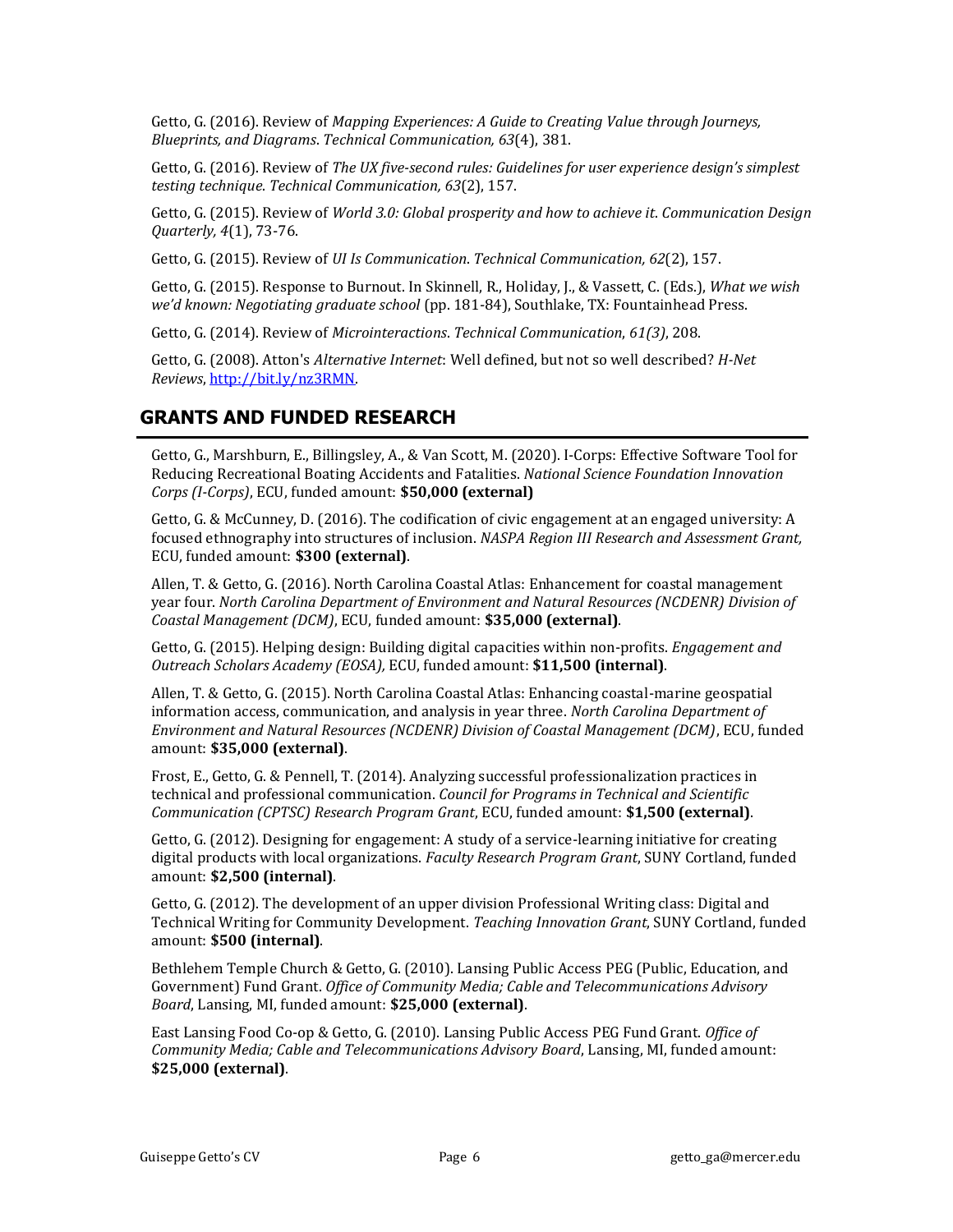# **PRESENTATIONS**

# **KEYNOTE**

Getto, G. (2017). Content strategy: The future of technical communication? *TC Camp: The techcomm unconference.* Washington, DC.

# **INVITED PRESENTATIONS**

Getto, G., Mesibov, M., Scattini, J., & Houser, A, Moderator. (2022). KnowledgeXchange Panel: The Tough Stuff: Emotional Intelligence in the Workplace. *2022 Technical Communication Summit and Expo*. Chicago, IL.

Getto, G. & Mayr, C. (2022). So you want to be a technical writer? Five things to focus on. A webinar for the *Society for Technical Communication*. Online.

Flanagan, S. & Getto, G. (2021). The TriUXPA salary survey: Preliminary findings from 2017-2021. *Triangle UXPA UX Career Fair*. Online.

Getto, G. (2021). DIY digital marketing for small businesses. A webinar for the Small Business and Technology Development Center. Online.

Getto, G. (2021). Making tech comm work more efficient through content strategy. A webinar for the San Diego chapter of the *Society for Technical Communication*. Online.

Getto, G. (2021). Why WordPress is an OWI's best friend. *OWI Symposium*. Online.

Getto, G. (2020). Why OWIs are actually UX designers. *OWI Symposium*. Online.

Getto, G. (2020). What every technical communicator should know about content strategy. A webinar for the Southeast Michigan chapter of the *Society for Technical Communication*. Online.

Getto, G. (2020). How tech comm-driven content improves the customer experience. A webinar for *Room 42* by Single-Sourcing Solutions. Online.

Getto, G. (2020). How to use technical content to attract and retain customers. A webinar for *The Content Wrangler*. Online.

Getto, G. (2018). SEO, content auditing, and content management. *WritersUA*. Raleigh, NC.

Getto, G. (2016). Transforming customer and client outcomes through engaging user experiences. *DOYO Live: A Digital Marketing and Interactive Design Conference.* Youngstown, OH. PowerPoint for talk available at: http://bit.ly/2bUO9TU.

Evans, R., & Getto, G. (2015). Creating visually appealing web sites. *Write Now! 2015 Triangle Area Freelancers Annual Writers' Conference.* Raleigh, NC. PowerPoint for talk available at: http://bit.ly/1zpqMH1.

Getto, G. (2013). Building UX knowledge within an engaged university. *Council for Programs in Scientific and Technical Communication Conference*. Cincinnati, OH. Handout for talk available at: http://slidesha.re/1cEFKvU.

# **CONFERENCE PAPERS**

Getto, G. (2022). How to Use Technical Content to Improve the Customer Experience. *2022 Technical Communication Summit and Expo*. Chicago, IL.

Flanagan, S. & Getto, G. (2022). UXers' job titles & work tasks: An analysis of what UXers do. *11th Annual Symposium on Communicating Complex Information.* Norfolk, VA.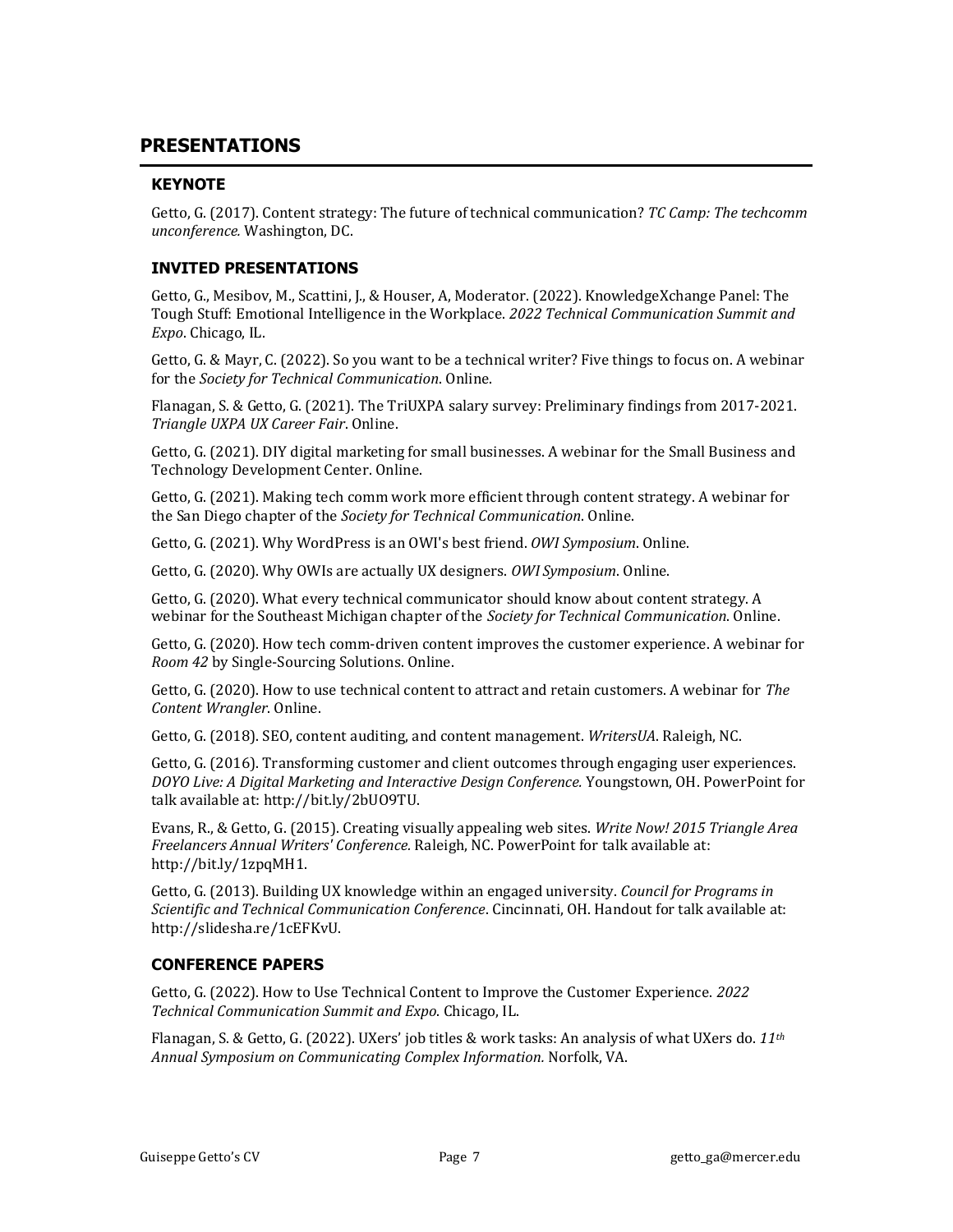Getto, G., Flanagan, S., & Labriola, J. (2021). Lean, UDL, and workplace-focused: Learner-centered approaches to tech comm education. *Council for Programs in Scientific and Technical Communication Conference.* Online.

Flanagan, S., & Getto, G. (2021). What UXers do and earn: Findings from an exploratory survey of UX professionals. *2021 IEEE International Professional Communication Conference (ProComm)*. Online.

Getto, G., Flanagan, S., & Labriola, J. (2021). Designing boater advocacy: A Lean UX mobile app project to increase emergency response accountability. *39th ACM International Conference on Design of Communication.* Online.

Getto, G., Labriola, J., & Flanagan, S. (2021). Mobile UX in an age of multiplying devices: Challenges, frameworks, and unanswered questions. *10th Annual Symposium on Communicating Complex Information.* Online.

Getto, G., Labriola, J., & Flanagan, S. (2020). The state of mobile UX: Best practices from industry and academia. *2020 IEEE International Professional Communication Conference (ProComm)*. Online.

Getto, G., Labriola, J., & Ruszkiewicz, S. (2019). A practitioner view of content strategy best practices in technical communication: a meta-analysis of the literature. *37th ACM International Conference on Design of Communication.* Portland, OR*.*

Getto, G. (2019). Introduction to Content Auditing: SEO, Assessment, and Content Management. *2019 Technical Communication Summit and Expo*. Denver, CO.

Getto, G. (2019). Content strategy in technical communication: An overview of best practices. *8th Annual Symposium on Communicating Complex Information.* Bossier City, LA.

Getto, G. (2018). A prototype theory for content strategy education: Training content strategists within the academy. *36th ACM International Conference on Design of Communication,* Milwaukee, WI*.*

Getto, G. (2018). A five-part heuristic for training content strategists within industry and academia. *7th Annual Symposium on Communicating Complex Information.* Greenville, NC.

Getto, G. (2017). What, me, work? Initial report on a prototype mentoring initiative. *Council for Programs in Scientific and Technical Communication Conference*. Savannah, GA.

Getto, G. (2017). Helping communication: What non-profits need from content strategists. *35th ACM International Conference on Design of Communication.* Halifax, Nova Scotia.

Getto, G., Thompson, R., & Saggi, K. (2016). Spurring UX innovation in academia through lean research and teaching. *2016 IEEE International Professional Communication Conference (IPCC)*. Austin, TX.

Dush, L., Getto, G., Flanagan, S., & Thompson, R. (2016). Content strategy service-learning partnerships with nonprofit organizations: A Guiding heuristic and overview of deliverables. *34th ACM International Conference on Design of Communication,* Silver Spring, MD*.*

Getto, G. & Flanagan, S. (2016). Helping content: A threefold approach to digital content management for non-profits. *5th Annual Symposium on Communicating Complex Information*. Greenville, NC. PowerPoint for talk available at: http://bit.ly/1XLrMwL.

Getto, G. & McCunney, D. (2016). Moving from traditional to critical service-learning: Reflexivity, reciprocity, and place. *NC Campus Compact Pathways to Achieving Civic Engagement Conference.*  High Point, NC.

Getto, G. (2015). Managing experiences: Utilizing user experience design (UX) as an agile methodology for teaching project management. *Council for Programs in Scientific and Technical Communication Conference*. Logan, UT. PowerPoint for talk available at: http://bit.ly/1FSzxNc.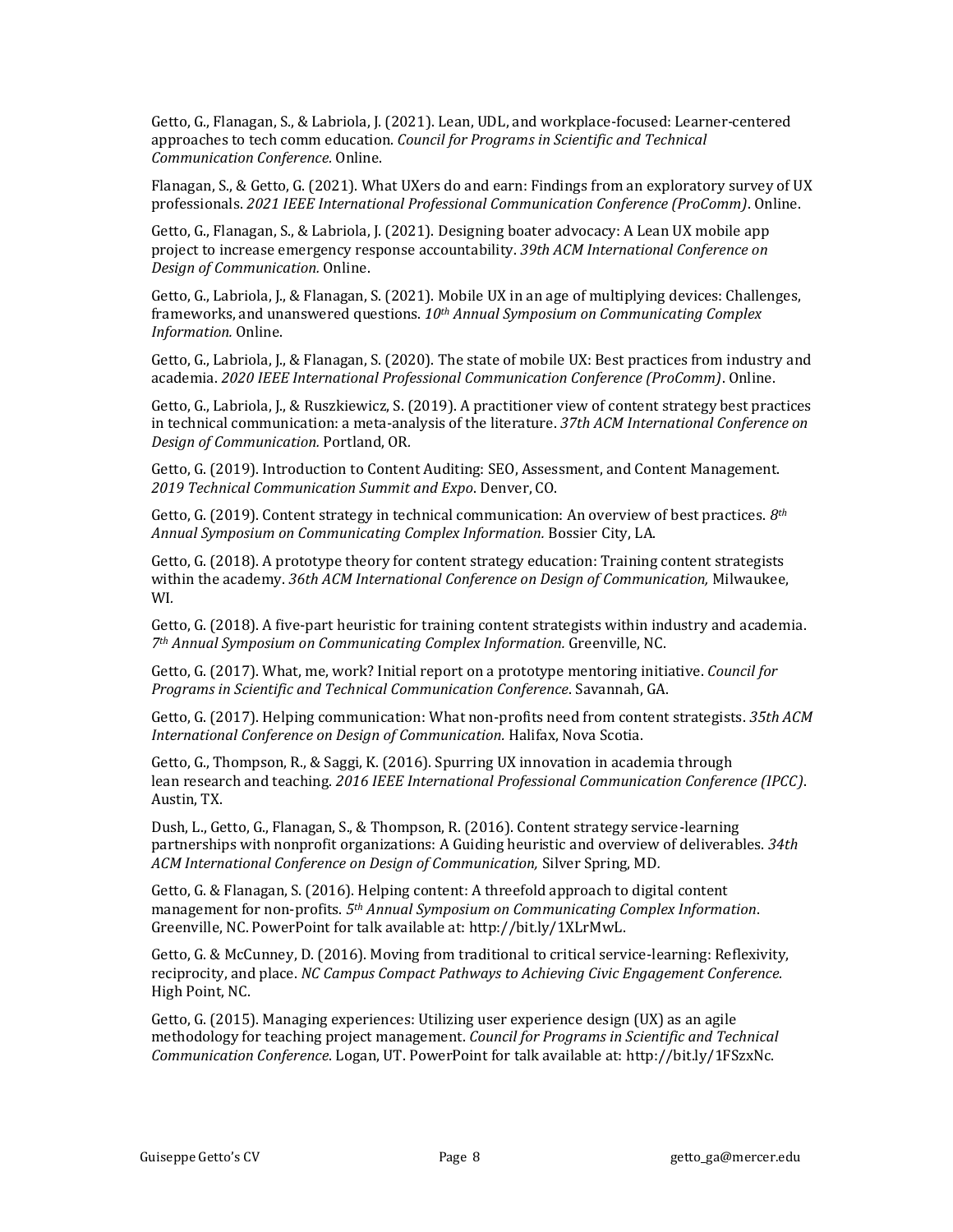Getto, G. (2015). Embodied professionalization: Analyzing successful professionalization practices in technical and professional communication. *Council for Programs in Scientific and Technical Communication Conference*. Logan, UT.

Wiley, K. & Getto, G. (2015). A lean UX workflow for smaller organizations. *4th Annual Symposium on Communicating Complex Information*. Greenville, NC.

Getto, G. (2014). Building bridges to UX: Designing better UX education. *Council for Programs in Scientific and Technical Communication Conference*. Colorado Springs, CO. PowerPoint for talk available at: http://slidesha.re/1qAHwzN.

Getto, G. (2014). Towards a model of critical gamification: Writing games, rules deployment, and real world success. *Conference on College Composition and Communication*. Indianapolis, IN. PowerPoint for talk available at: http://slidesha.re/1l8OOgO.

Getto, G. (2014). Towards a UX-focused research agenda: Building participatory cultures in academic contexts. *Association of Teachers of Technical Writing Conference.* Indianapolis, IN. PowerPoint for talk available at: http://slidesha.re/1gyHhjy.

Getto, G. (2014). Designing globally, thinking locally: An argument for design workflow virtualization. *3rd Annual Symposium on Communicating Complex Information*. Greenville, NC. PowerPoint for talk available at: http://slidesha.re/MVXrwO.

Getto, G. (2013). Creating curricular partnerships with UX practitioners. *31st ACM International Conference on Design of Communication*. Greenville, NC. PowerPoint for talk available at: http://slidesha.re/19as98g.

Getto, G. & Silva, M. (2012). Doing multimodal research the easy way: A workflow for making sense of technologically complex communication situations. *30th ACM International Conference on Design of Communication*. Seattle, WA.

Getto, G. (2012). Composing digital writing relationships: Toward an infrastructural approach to digital design and pedagogy. *Conference on College Composition and Communication*. St. Louis, MO.

Getto, G. (2011). My e-petition does SO matter!! Challenging othering practices in social media through a rhetoric of community media. *Conference on College Composition and Communication*. Atlanta, GA.

Getto, G. (2010). Can new media literacies help build local public infrastructures? Opening multimedia writing to community partnerships. *Computers and Writing Conference*. West Lafayette, IN.

Getto, G. (2010). Towards a pedagogy of public remix: Scenes of composing and collaboration in the service-learning classroom. *Conference on College Composition and Communication*. Lexington, KY.

Getto, G. & Rivait, J. (2009). Sustainable multimodal collaboration: Fostering community media partnerships through service-learning. *Feminism(s) and Rhetoric(s) Conference*. East Lansing, MI.

Getto, G. (2009). Circulating (hi)stories: Reflections on kairotically contributing to community media. *Conference on College Composition and Communication*. San Francisco, CA.

Getto, G. (2008). Repurposing community history: (Re)presenting neighborhood stories through multimodality. *Thomas R. Watson Conference*. Louisville, KY. Full talk available at: http://bit.ly/j0UwB7.

Getto, G. (2007). (Re)Identifying democracy: An ethnography of worker collaboration. *Conference on College Composition and Communication.* New York, NY.

Getto, G. (2006). Visual narrative and the media: In search of alternative narratives of consumer action. *Thomas R. Watson Conference.* Louisville, KY.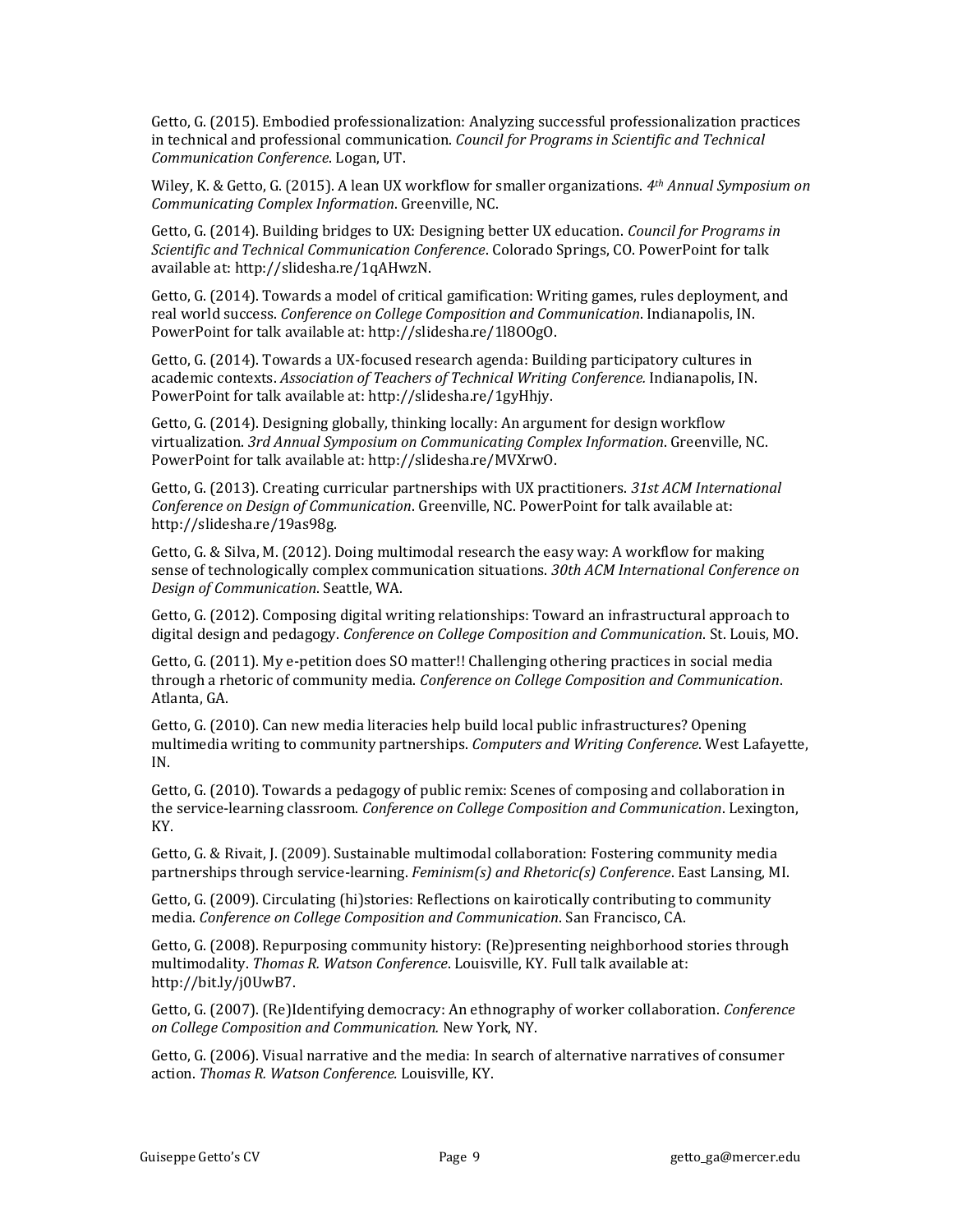Getto, G. (2005). Whose space is this anyway: Travelers, laborers, and the institutional environment. *Conference on College Composition and Communication.* San Francisco, CA.

## **POSTERS, WEBINARS, AND WORKSHOPS**

Agboka, G, McKenzie, K. E., Young, Jr., D. L., Walwema, J., & Getto, G., Moderator. (2021). Building inclusive tech comm teams. A webinar for the *Society for Technical Communication*. Online.

Getto, G. (2020). The five pillars of tech comm: What every new professional should know. A webinar for the *Society for Technical Communication*. Online.

Getto, G. (2020). Designing a UX course: Where do I get started? A workshop for the *9th Annual Symposium on Communicating Complex Information*, Norfolk, VA.

Getto, G. (2019). Documentation project management: From basic research to interviewing SMEs to final publication. A webinar for the *Society for Technical Communication*. Online.

Getto, G. (2018). Introducing content strategy: The future of work in technical communication? A webinar for the Texas Tech University student Chapter of the *Society for Technical Communication*. Online.

Getto, G. (2017). Is content strategy the future of work in technical communication? A webinar for the *Society for Technical Communication*. Online.

Getto, G. (2017). Content auditing: How to improve your organization's most valuable asset. A workshop for the *35th ACM International Conference on Design of Communication,* Halifax, Nova Scotia*.*

Thompson, R., Getto, G., & Flanagan, S. (2017). The complexity of community-based branding: Building a brand ecology for an entire city. A poster for the *6th Annual Symposium on Communicating Complex Information*. Greenville, NC.

Getto, G & Flanagan, S. (2016). Remote usability for cross-functional teams. A workshop for the *34th ACM International Conference on Design of Communication,* Silver Spring, MD*.*

Allen, T., Howard, R., & Getto, G. (2015). The North Carolina Coastal Atlas: A tool for informing coastal stakeholders. A poster for the *North Carolina ArcGIS Users Group (NCAUG) 2015 Fall Conference*.

Getto, G. (2015). Usable stories: Discovering contextual insights. *Insight, Not Oversight: Discovering Compelling Insights in Usability Research*, a webinar for *TryMyUI*. Full recording available at: http://bit.ly/1EOLNso. Online.

Getto-Rivait, J. & Getto, G. (2014). Designing for dialogue: Persona-fying healthcare users. A poster for the *2014 NC Health Informatics Symposium*. Greenville, NC. Full poster available at: http://slidesha.re/1shQtif.

Getto, G. (2014). Doing UX: A workflow for teaching and training. A poster for the *32nd ACM International Conference on Design of Communication.* Colorado Springs, CO. Full poster available at: http://slidesha.re/1uNWwOt.

Getto, G. (2014). Teaching/learning IA: Considerations for UX strategy in educational contexts. A poster for the *Information Architecture Summit*. San Diego, CA. Full poster available at: http://slidesha.re/1lqe8it.

Getto, G. (2013). The challenge of teaching and describing networked knowledge-making as a collaborative and pedagogical practice. A poster for the *Association of Teachers of Technical Writing Conference*. Las Vegas, NV.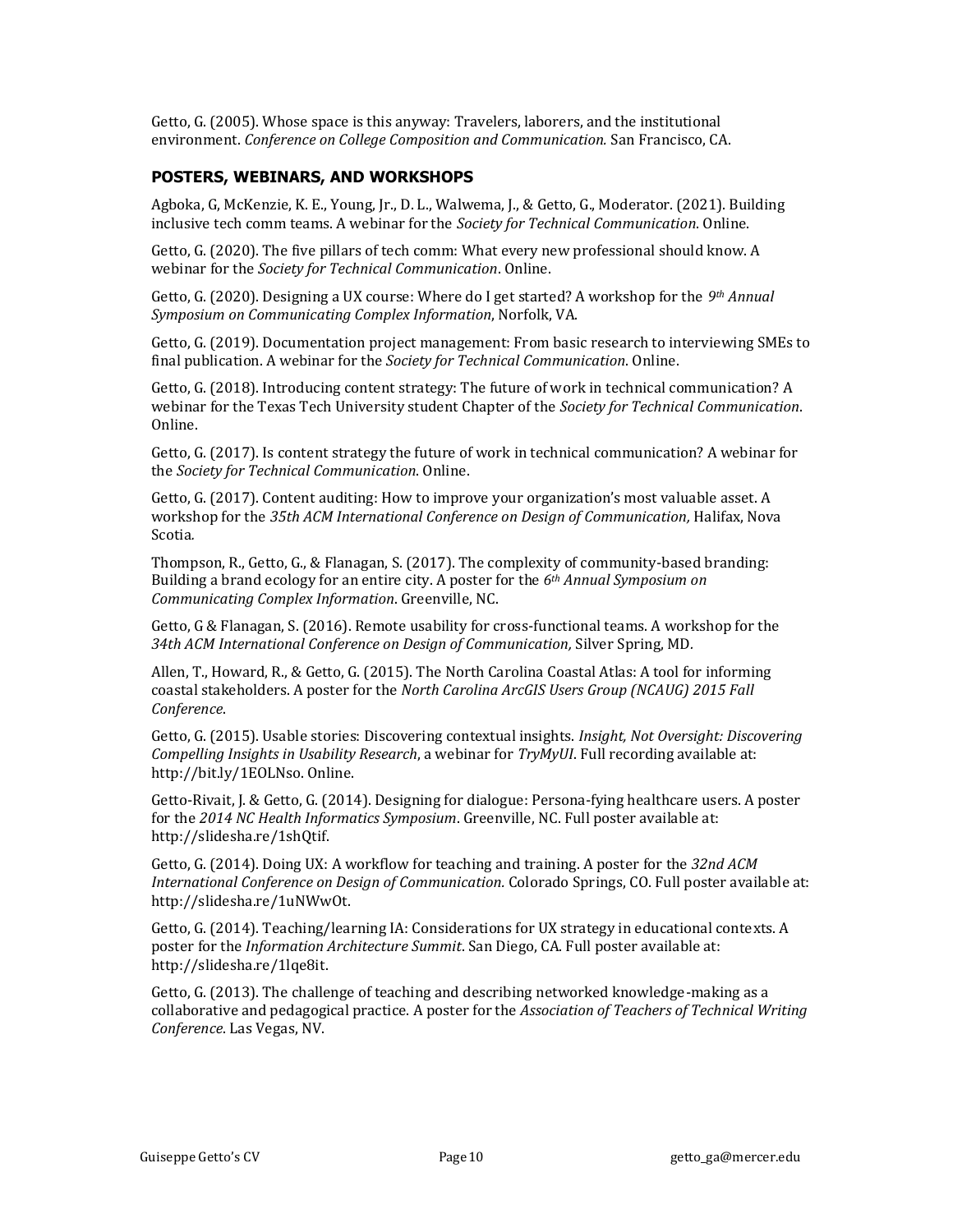# **AWARDS AND RECOGNITION**

Service-Learning Teaching Excellence Award, 2020-2021 AY, ECU.

Pacesetter Award, Carolina Chapter, Society for Technical Communication, (while President of Chapter), 2018.

Gold Community Award, Carolina Chapter, Society for Technical Communication (while President of Chapter), 2017, 2018.

Scholar, Engagement and Outreach Scholars Academy (EOSA), 2015-2016 AY, ECU.

Service-Learning Faculty Fellow, Center for Leadership and Civic Engagement, 2013-2014 AY, ECU.

Graduate Certificate in Community Engagement, 2010, MSU.

Michigan Campus Compact's Heart and Soul Award, Spring 2010, MSU.

University Enrichment Fellowship, 2007-2011, MSU, funded amount: \$23,000 per year, plus course releases for 2007-2008 AY and 2010-2011 AY.

# **TEACHING EXPERIENCE**

# **TECHNICAL COMMUNICATION**

ENGL 7790: Public Interest Writing, ECU.

ENGL 7780: Theory of Professional Communication, ECU.

ENGL 7775: User Experience Design, ECU.

ENGL 7766: Special Studies Seminars in Communication and Emerging Technologies; Topic: Content Strategy, ECU.

ENGL 7766: Special Studies Seminars in Communication and Emerging Technologies; Topic: Web Design and Content Strategy, ECU.

ENGL 7766: Special Studies Seminars in Communication and Emerging Technologies; Topic: User Experience Design, ECU.

ENGL 7702: Research Design in Technical and Professional Communication, ECU.

ENGL 6715: Foundations of Technical and Professional Communication, ECU.

ENGL 6715: Technical Writing, ECU.

ENGL 6702: Research Methods in Technical and Professional Communication, ECU.

ENGL 6700: Information Design and Production, ECU.

ENGL 6700: Document Design and Production, ECU.

ENGL 4780: Technical Writing, ECU.

ENGL 3880: Writing for Business and Industry, ECU.

ENGL 3040: Introduction to Professional Writing, ECU.

PWR 410: Digital and Technical Writing for Community Development, SUNY Cortland.

PWR 393: Technical Writing, SUNY Cortland.

PWR 324: Grant Writing, SUNY Cortland.

PWR 210: Writing in the Digital Age, SUNY Cortland.

PWR 295: Introduction to Professional Writing, SUNY Cortland.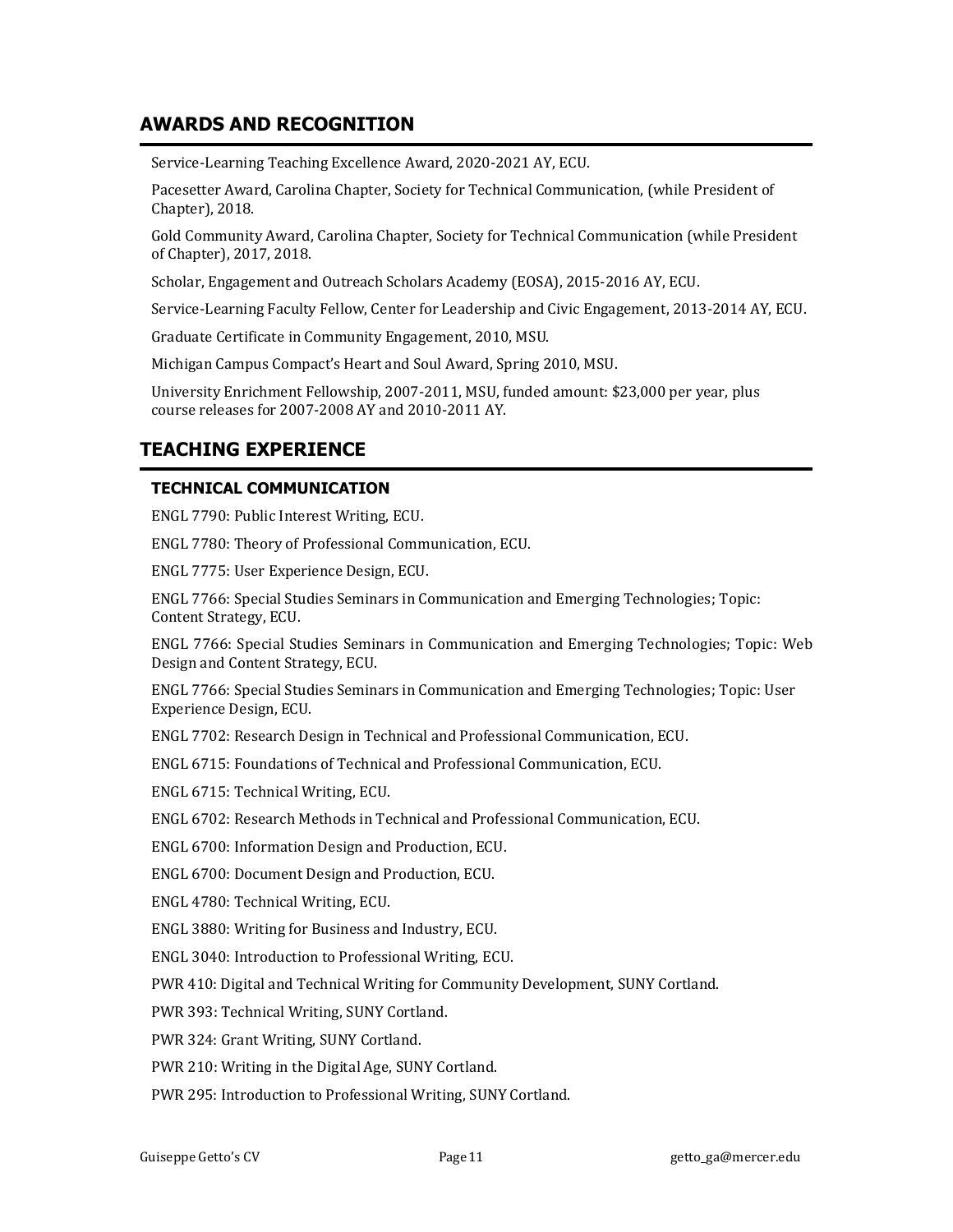## **COMPOSITION**

CPN 100: Writing Studies I, SUNY Cortland.

WRA 150: Evolution of American Thought, MSU.

WRA 135: Writing: Public Life in America, MSU.

ENGL 10: Accelerated Academic Literacy, CSUF.

ENGL 1: Introduction to College Writing, CSUF.

ENGL 125: College Writing Skills, Madera City College.

ENGL 262: Reading Improvement, Fresno City College.

ENGL 1A: Developmental Writing Lab, CSUF.

# **ACADEMIC SERVICE**

## **POSITIONS HELD**

Chair, Asset Mapping Task Force, English Department, 2020-2021 AY, Fall 2021, ECU.

Mentor, *National Science Foundation Innovation Corps (I-Corps) local site,* ECU. Fall, 2021, Spring, 2022.

Chair, Full-Time Faculty Assessment Subcommittee, Personnel Committee, English Department, Spring 2021, Spring 2022, ECU.

Adobe Faculty Leader for Thomas Harriot College of Arts and Sciences, Fall 2020, ECU.

Personnel Committee Representative, Full-Time Faculty Search Committee, English Department, Summer 2020, ECU.

Vice Chair, Distance Education and Learning Technology Committee, 2017-2018 AY, ECU.

Chair, Distance Education and Learning Technology Committee, 2016-2017 AY, ECU.

Book Review Editor, *Communication Design Review*, 2013-2015.

Communications Manager, Association for Computing Machinery's Special Interest Group on Design of Communication (ACM SIGDOC), 2013.

Graduate Student Competition Chair, *31st ACM International Conference on Design of Communication*, 2013.

Webmaster, Professional Writing Program Website, 2012-2013, SUNY Cortland.

## **COMMITTEE MEMBERSHIPS**

University Service-Learning Award Selection Committee, Fall 2021, ECU.

Editorial Committee, *Rhetoric, Professional Communication, and Globalization*, 2014-2018, 2021- Present.

Undergraduate Curriculum Committee, 2020-Present, ECU.

Personnel Committee, English Department, 2018-Present, ECU.

Graduate Committee, English Department, 2020-Present, ECU.

Undergraduate Committee, English Department, 2013-2020, ECU.

B.A. Working Group (charged with reviewing and assessing B.A. in English). 2017-2018, ECU.

Distance Education and Learning Technology Committee, 2018-2019 AY, ECU.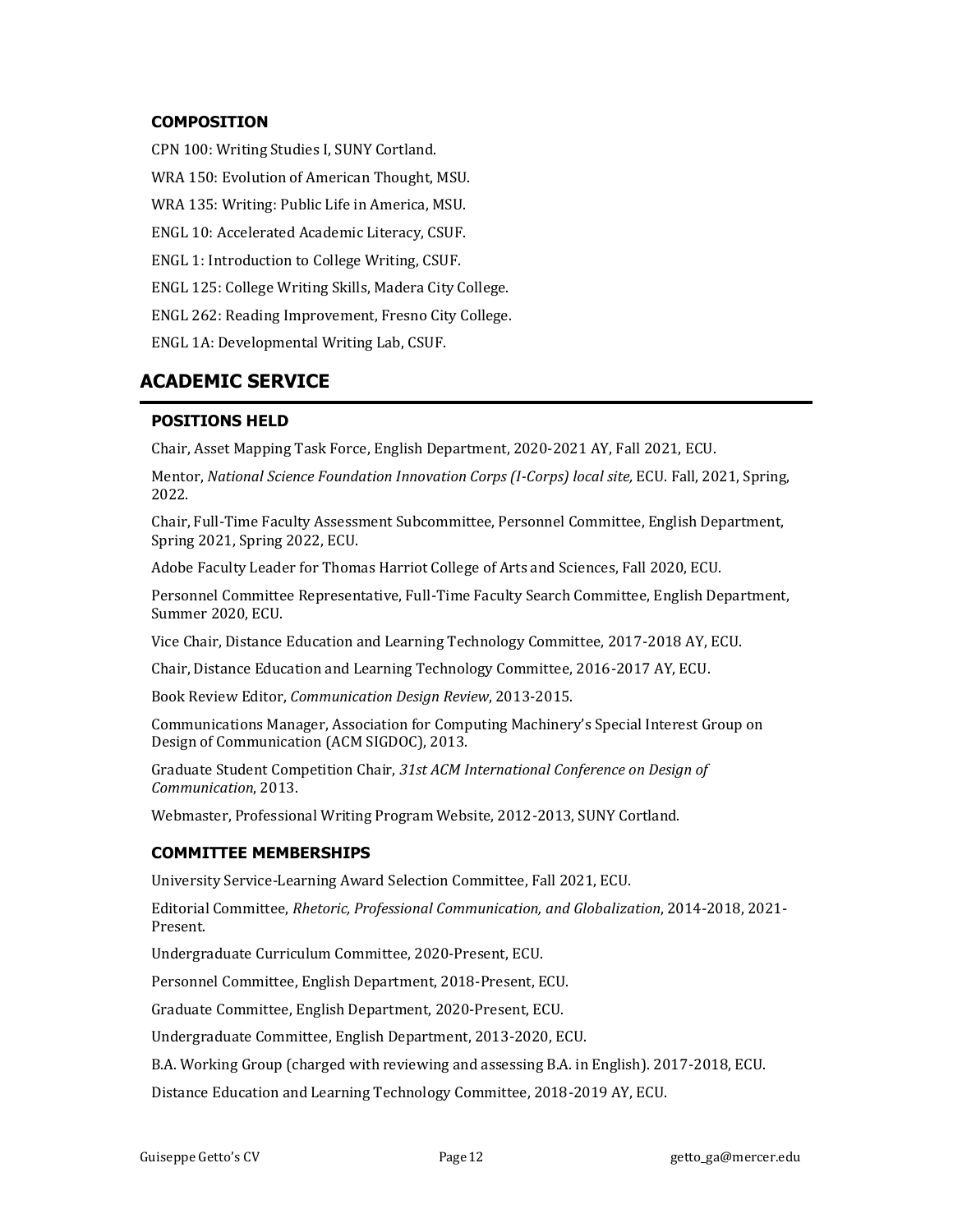Grant Planning Subcommittee, *Digital Innovation and Scholarship in Social Sciences and Humanities (DISSH)*, 2014-2015 AY, ECU.

Program Committee, *ACM International Conference on Design of Communication*, 2013.

# **REVIEWER**

Screener, Applewhite Poetry Competition, *North Carolina Literary Review,* 2017-present.

Reviewer, *Computers and Composition,* 2021-Present.

Reviewer, *Rhetoric, Professional Communication, and Globalization*, 2014-2018, 2021-Present.

Reviewer, *Technical Communication*, 2016-Present.

Reviewer, *IEEE Transactions on Professional Communication*, 2014-Present.

Screener, Doris Betts Fiction Prize, *North Carolina Literary Review*, 2021.

Judge, Student Research Competition, *ACM International Conference on Design of Communication,* 2021.

Reviewer, *Journal of Business and Technical Communication*, 2021.

Reviewer, *Council for Programs in Technical and Scientific Communication,* 2014, 2019, 2021.

Reviewer, *ACM International Conference on Design of Communication*, 2013, 2017-2019, 2021.

Reviewer, *Advances in Service-Learning Research Series with IAP*, 2020.

Reviewer, *WAC Clearinghouse and University of Colorado Press Book Series: Foundations and Innovations in Technical and Professional Communication,* 2020.

Reviewer, *SUNY Press Book Series: Studies in Technical Communication*, 2020.

Reviewer, *Wiley-IEEE PCS Book Series*, 2019.

Reviewer, *Communication Design Quarterly Review*, 2016-2019.

Reviewer, *International Journal of Sociotechnology and Knowledge Development*, 2016-2019.

Reviewer, *Technical Communication Quarterly*, 2014-2018.

Reviewer, *Reflections*, 2015-2017.

Reviewer, *Programmatic Perspectives*, 2015-2017.

Reviewer, *Association of Teachers of Technical Writing Conference*, 2013-2015.

Research and Creative Activity Week Contest Judge, ECU, 2015.

Reviewer, *connexions international professional communication journal*, 2015.

Reviewer, *Symposium on Communicating Complex Information,* 2014.

Reviewer, *Journal of Technical Writing and Communication*, 2014.

Stage 1 Reviewer, *Conference on College Composition and Communication*, 2011-2013.

Stage 1 Reviewer, *International Association for Research on Service-Learning and Community Engagement 12th Annual Research Conference*, 2012.

# **WORKSHOPS AND PRESENTATIONS**

Getto, G. (2020). Teaching professional writing and communication projects with InDesign. *Presented as part of the ECU Office of Faculty Excellence event How I survived the pivot: Creative solutions to facilitate remote learning.*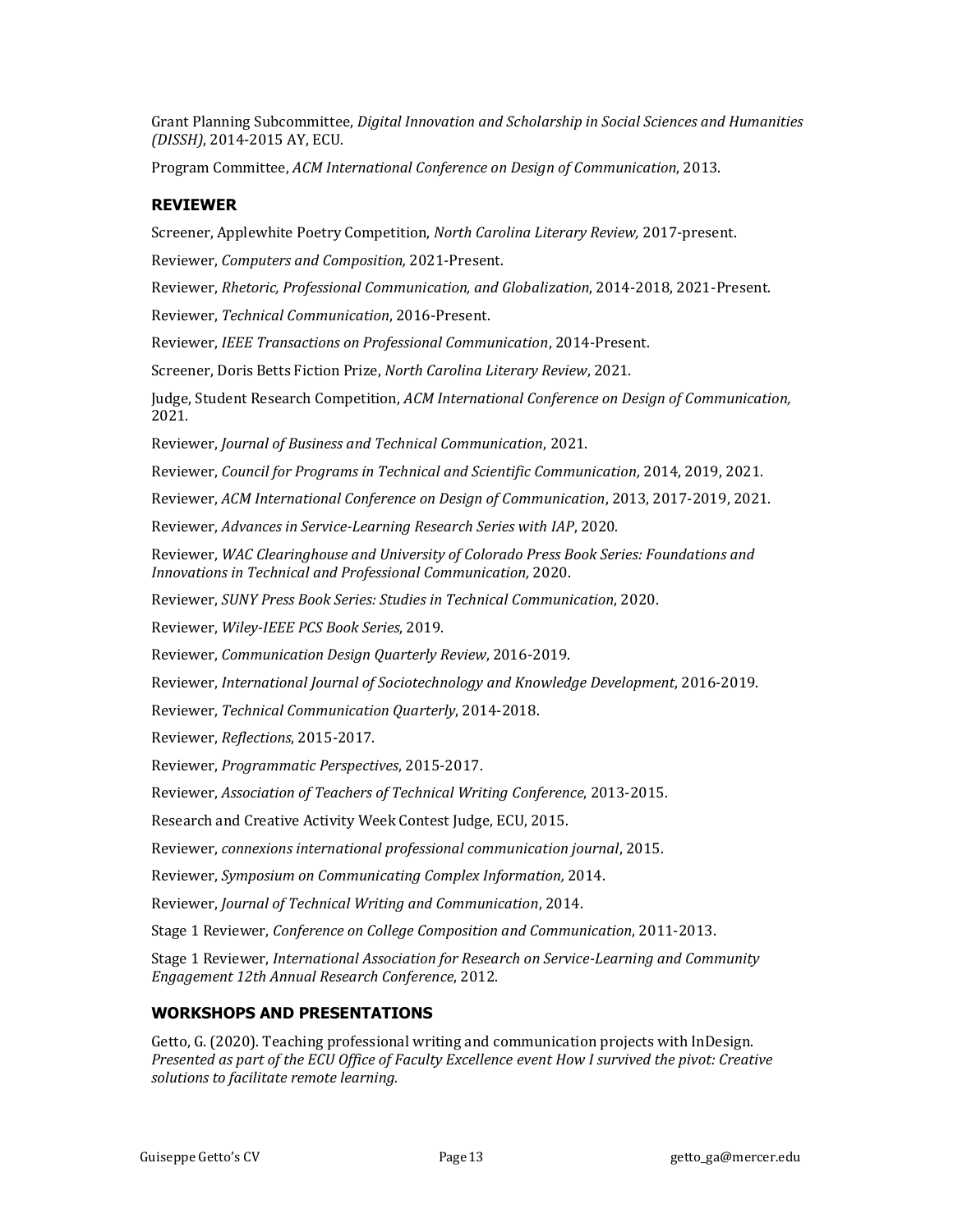Getto, G. & Frost, E. (2014). Workshopping your social media plan. *Presented as an hour-long workshop as part of the ECU Office of Faculty Excellence Professional Writing Workshop Series*. Based on elements from the following guide: http://bit.ly/1frlEYE.

Getto, G. & Frost, E. (2014). Workshopping your professional website. *Presented as an hour-long workshop as part of the ECU Office of Faculty Excellence Professional Writing Workshop Series*. Based on elements from the following guide: http://bit.ly/1frlEYE.

Getto, G. & Frost, E. (2014). Workshopping your CV. *Presented as an hour-long workshop as part of the ECU Office of Faculty Excellence Professional Writing Workshop Series*. Based on elements from the following guide: http://bit.ly/1frlEYE.

Getto, G. & Frost, E. (2014). Developing a digital portfolio. *Presented as an hour-long workshop as part of the ECU Writing Center grand opening*. Guide developed in support of workshop: [http://bit.ly/1frlEYE.](http://bit.ly/1frlEYE)

# **OUTREACH AND ENGAGEMENT**

# **POSITIONS HELD AND COMMITTEE MEMBERSHIPS**

Member, Education Committee, *Society for Technical Communication*, 2020-Present, National.

Chair, Education Advisory Panel, *Society for Technical Communication*, 2019-2020, National.

Member, Scholarship Committee, *Society for Technical Communication*, 2019-Present, National.

Treasurer, *Society for Technical Communication-Carolina Chapter*, 2020-Present, Greater Raleigh, NC area (Research Triangle).

Mentor, *Society for Technical Communication-Carolina Chapter*, 2016-Present, Greater Raleigh, NC area (Research Triangle).

Membership Chair, *Society for Technical Communication-Carolina Chapter*, 2019-2020, Greater Raleigh, NC area (Research Triangle).

Immediate Past President, *Society for Technical Communication-Carolina Chapter*, 2019-2020, Greater Raleigh, NC area (Research Triangle).

President, *Society for Technical Communication-Carolina Chapter*, 2017-2019, Greater Raleigh, NC area (Research Triangle).

Member of the Community / Government Relations Committee, *Community Crossroads Center*, 2016-2017, Greenville, NC.

Mentoring Committee Chair, *Society for Technical Communication-Carolina Chapter*, 2016-2018, Greater Raleigh, NC area (Research Triangle).

UX Consultant/Content Strategist, *Community Crossroads Center*, 2014-2021, Greenville, NC.

UX Consultant/Content Strategist, *North Carolina Coastal Atlas*, 2013-2018, ECU.

Director of Student Memberships, *Triangle User Experience Professionals Association (TriUXPA)*, 2015-2016, Greater Raleigh, NC area (Research Triangle).

Member of the Assistant Director Search Committee, *Center for Leadership and Civic Engagement*, 2015-16 AY, ECU.

Member of the Service-Learning Fellows Retreat Planning Committee, *Center for Leadership and Civic Engagement*, 2014-Present, ECU.

Member of the Social Justice Education Seminar Planning Committee, *Center for Leadership and Civic Engagement*, 2013-2014 AY, ECU.

UX Pilot Project Manager, UX Task Force, *ECU Libraries*, 2013-2014 AY, ECU.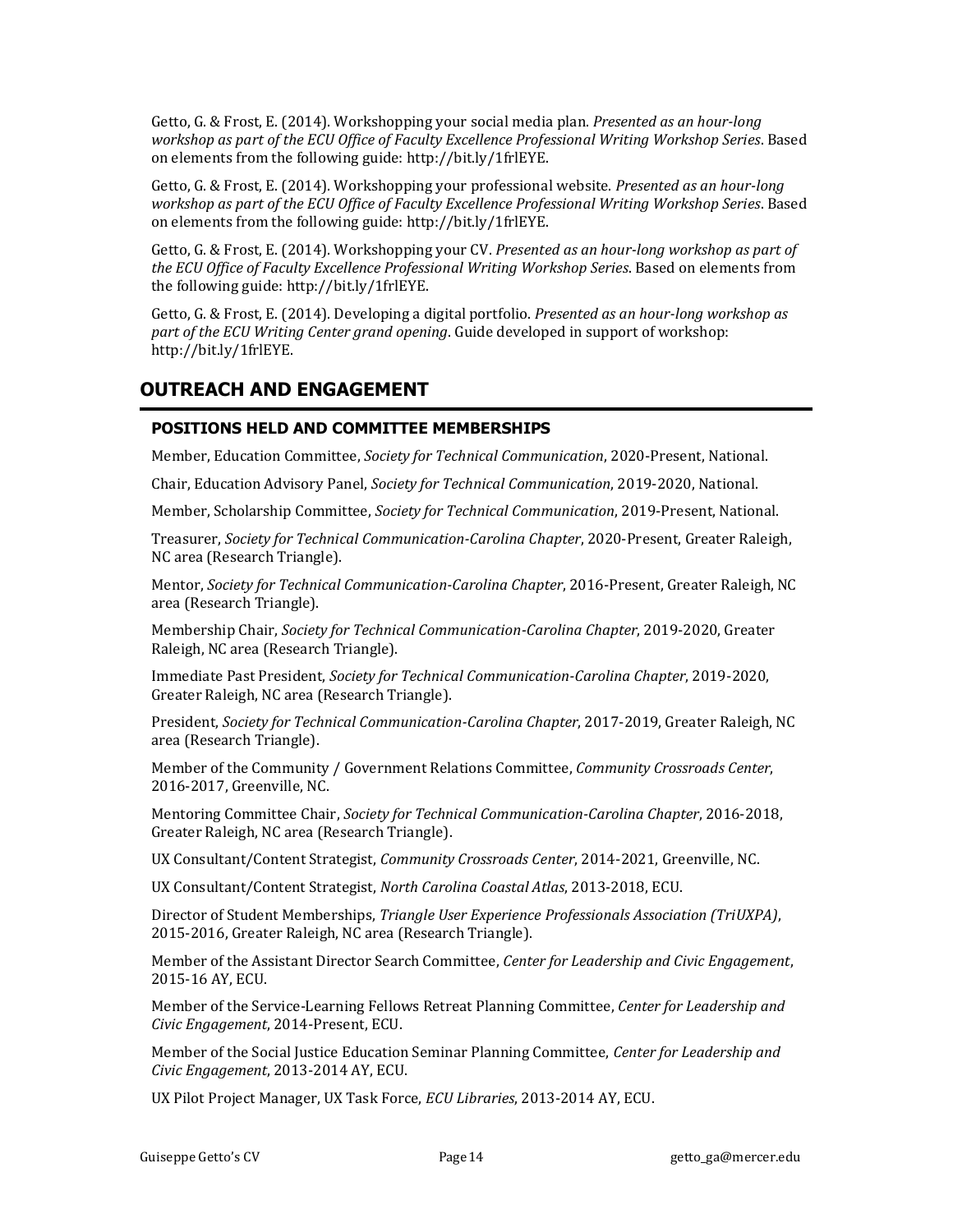## **PRESENTATIONS AND WORKSHOPS**

Getto, G. (2019). Technical communication trends new job seekers should pay attention to: Opening remarks for Career Day 2019. *Society for Technical Communication-Carolina Chapter Career Day*, Raleigh, NC.

Getto, G. (2018). Beyond writing: Content strategy in technical communication. *Society for Technical Communication-Carolina Chapter Career Day*, Raleigh, NC.

Getto, G. (2016). UX resume reviewer for *Society for Technical Communication-Carolina Chapter Career Day*, Raleigh, NC.

Getto, G., & Henze, B. (2015). Co-organizers for *Society for Technical Communication-Carolina Chapter/ECU Roundtable*, Raleigh, NC.

Getto, G. (2015). Participatory action research (PAR) and service-learning: Solving community problems through education, a workshop by the Center for Leadership and Civic Engagement, *Service-Learning Faculty Fellows Retreat*, Pocosin Arts Lodge, PowerPoint for workshop available at: http://bit.ly/1H0ZHxp.

Getto, G., McCunney, D., & Smith, M. (2014). Faculty presenter for *Integrating service-learning into your course*, a workshop by the Center for Leadership and Civic Engagement, ECU.

Getto, G. & Rivait, J. (2012). Designing sustainable writing courses from scratch. *Presented as a 2 day workshop to the English teachers of Homer High School*, Homer, NY. Guide developed in support of workshop: http://bit.ly/1rGOqXv.

# **COMMUNITY SERVICE**

Development of service-learning partnerships for ENGL 3880 with Pitt County Arts Council, the Pitt County Chapter of the American Red Cross, the Association of Mexicans in North Carolina (AMEXCAN), and several other organizations 2013-Present, Greenville, NC.

Development of service-learning partnerships for PWR 210, PWR 393, and PWR 410 with iFixit, Museum of the Earth, Seven Valleys Writing Project, and several other organizations, 2011-2013, Cortland, NY.

# **PROFESSIONAL AFFILIATIONS**

ACM Special Interest Group on Design of Communication

Society for Technical Communication

STC Special Interest Group on Usability and User Experience

Council for Programs in Technical and Scientific Communication

Symposium on Communicating Complex Information

Triangle User Experience Professionals Association

# **TECHNOLOGY AND DESIGN SKILLS**

| UX:         | Contextual Inquiry, Field Studies, Persona Development, Card Sorting,<br>Usability Reviews, Usability Testing, Information Architecture, Interaction<br>Design, Business Process Modeling, Rapid Prototyping |
|-------------|--------------------------------------------------------------------------------------------------------------------------------------------------------------------------------------------------------------|
| UX Toolkit: | OmniGraffle, Sketch, Google Forms (for surveys), Optimal Workshop, UXPin,<br>InVision, WebEx/GoToMeeting + Camtasia (for usability testing)                                                                  |